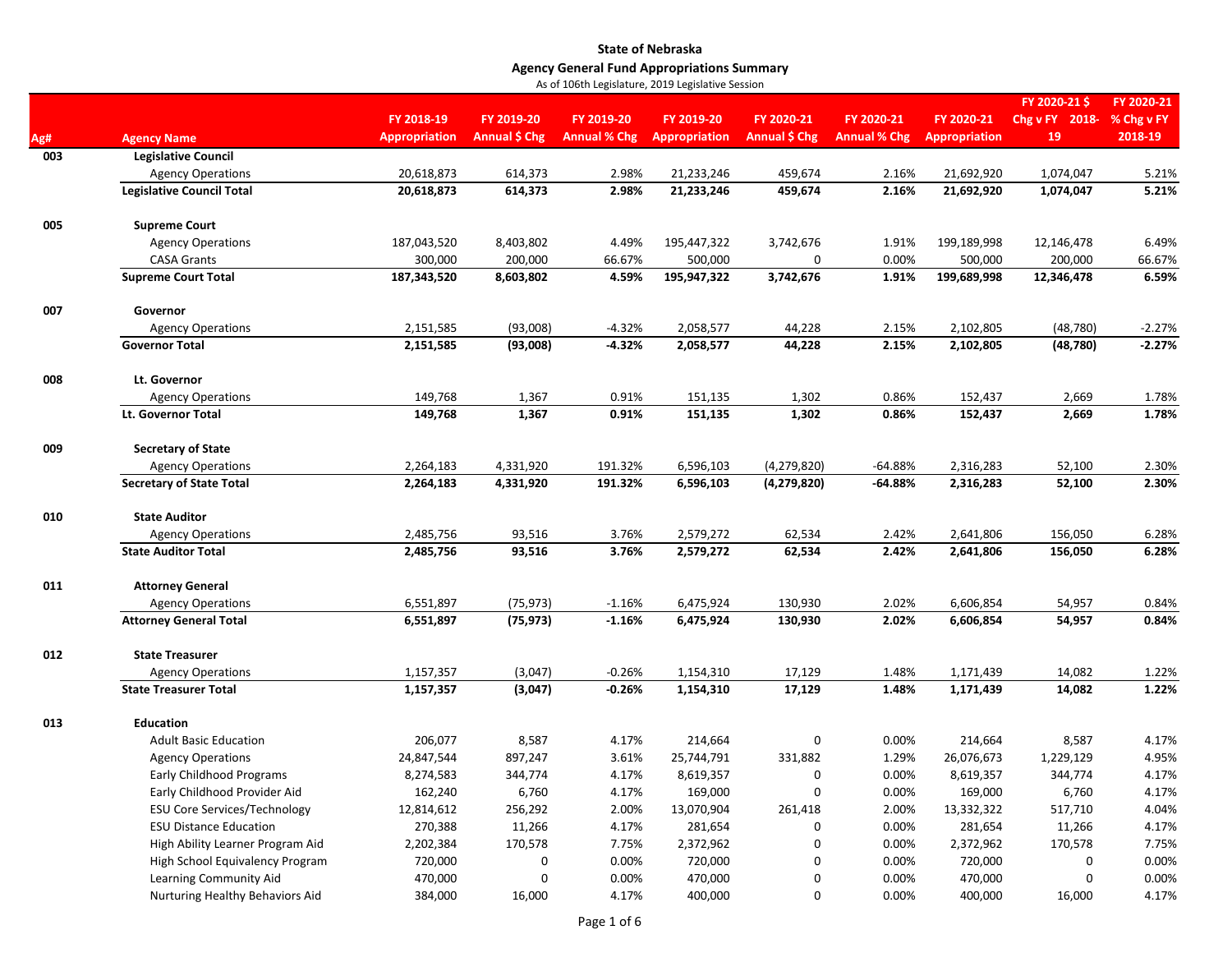|     |                                        | FY 2018-19           | FY 2019-20                                                                                                                                                                                                                                                                                                                                                                                                                                                                                                                                                                                                                                                                                                                                                                                                                                                                                                                                                                                                                                                                                                                                                                                                                                                                                                                                                                                                                                                                                                                                                                                                                                                                                                                                                                                                            | FY 2019-20          |                      | FY 2020-21           | FY 2020-21          | FY 2020-21           | Chg v FY 2018- |          |
|-----|----------------------------------------|----------------------|-----------------------------------------------------------------------------------------------------------------------------------------------------------------------------------------------------------------------------------------------------------------------------------------------------------------------------------------------------------------------------------------------------------------------------------------------------------------------------------------------------------------------------------------------------------------------------------------------------------------------------------------------------------------------------------------------------------------------------------------------------------------------------------------------------------------------------------------------------------------------------------------------------------------------------------------------------------------------------------------------------------------------------------------------------------------------------------------------------------------------------------------------------------------------------------------------------------------------------------------------------------------------------------------------------------------------------------------------------------------------------------------------------------------------------------------------------------------------------------------------------------------------------------------------------------------------------------------------------------------------------------------------------------------------------------------------------------------------------------------------------------------------------------------------------------------------|---------------------|----------------------|----------------------|---------------------|----------------------|----------------|----------|
| Ag# | <b>Agency Name</b>                     | <b>Appropriation</b> | <b>Annual \$ Chg</b>                                                                                                                                                                                                                                                                                                                                                                                                                                                                                                                                                                                                                                                                                                                                                                                                                                                                                                                                                                                                                                                                                                                                                                                                                                                                                                                                                                                                                                                                                                                                                                                                                                                                                                                                                                                                  | <b>Annual % Chg</b> | <b>Appropriation</b> | <b>Annual \$ Chg</b> | <b>Annual % Chg</b> | <b>Appropriation</b> | 19             | 2018-19  |
| 013 | <b>School Breakfast</b>                | 617,898              | $\mathbf 0$                                                                                                                                                                                                                                                                                                                                                                                                                                                                                                                                                                                                                                                                                                                                                                                                                                                                                                                                                                                                                                                                                                                                                                                                                                                                                                                                                                                                                                                                                                                                                                                                                                                                                                                                                                                                           | 0.00%               | 617,898              | $\mathsf 0$          | 0.00%               | 617,898              | $\mathbf 0$    | 0.00%    |
|     | School Lunch                           | 376,351              | 15,681                                                                                                                                                                                                                                                                                                                                                                                                                                                                                                                                                                                                                                                                                                                                                                                                                                                                                                                                                                                                                                                                                                                                                                                                                                                                                                                                                                                                                                                                                                                                                                                                                                                                                                                                                                                                                | 4.17%               | 392,032              | $\mathbf 0$          | 0.00%               | 392,032              | 15,681         | 4.17%    |
|     | <b>Special Education</b>               | 226,526,585          | 2,265,266                                                                                                                                                                                                                                                                                                                                                                                                                                                                                                                                                                                                                                                                                                                                                                                                                                                                                                                                                                                                                                                                                                                                                                                                                                                                                                                                                                                                                                                                                                                                                                                                                                                                                                                                                                                                             | 1.00%               |                      | 2,287,919            | 1.00%               | 231,079,770          | 4,553,185      | 2.01%    |
|     | Summer Food Service Aid                | 86,400               | 3,600                                                                                                                                                                                                                                                                                                                                                                                                                                                                                                                                                                                                                                                                                                                                                                                                                                                                                                                                                                                                                                                                                                                                                                                                                                                                                                                                                                                                                                                                                                                                                                                                                                                                                                                                                                                                                 | 4.17%               | 90,000               | $\mathbf 0$          | 0.00%               | 90,000               | 3,600          | 4.17%    |
|     | <b>TEEOSA State Aid</b>                | 974,507,975          | 61,729,791                                                                                                                                                                                                                                                                                                                                                                                                                                                                                                                                                                                                                                                                                                                                                                                                                                                                                                                                                                                                                                                                                                                                                                                                                                                                                                                                                                                                                                                                                                                                                                                                                                                                                                                                                                                                            | 6.33%               | 1,036,237,766        | 6,618,932            |                     |                      | 68,348,723     | 7.01%    |
|     | <b>Textbook Loans</b>                  | 446,880              | 18,620                                                                                                                                                                                                                                                                                                                                                                                                                                                                                                                                                                                                                                                                                                                                                                                                                                                                                                                                                                                                                                                                                                                                                                                                                                                                                                                                                                                                                                                                                                                                                                                                                                                                                                                                                                                                                | 4.17%               | 465,500              | $\mathbf 0$          | 0.00%               | 465,500              | 18,620         | 4.17%    |
|     | Vocational Rehabilitation Aid          | 49,289               | 1,200,000                                                                                                                                                                                                                                                                                                                                                                                                                                                                                                                                                                                                                                                                                                                                                                                                                                                                                                                                                                                                                                                                                                                                                                                                                                                                                                                                                                                                                                                                                                                                                                                                                                                                                                                                                                                                             | 2434.62%            | 1,249,289            | $\mathbf 0$          | 0.00%               | 1,249,289            | 1,200,000      | 2434.62% |
|     | <b>Education Total</b>                 | 1,252,963,206        | 66,944,462                                                                                                                                                                                                                                                                                                                                                                                                                                                                                                                                                                                                                                                                                                                                                                                                                                                                                                                                                                                                                                                                                                                                                                                                                                                                                                                                                                                                                                                                                                                                                                                                                                                                                                                                                                                                            | 5.34%               | 1,319,907,668        | 9,500,151            |                     | 1,329,407,819        | 76,444,613     | 6.10%    |
| 014 | <b>Public Service Commission</b>       |                      | FY 2020-21<br>FY 2020-21\$<br>FY 2019-20<br>% Chg v FY<br>228,791,851<br>0.64% 1,042,856,698<br>0.72%<br>(91, 863)<br>$-3.95%$<br>2,233,960<br>35,282<br>1.58%<br>2,269,242<br>(56, 581)<br>$-3.95%$<br>1.58%<br>(91, 863)<br>2,233,960<br>35,282<br>2,269,242<br>(56, 581)<br>7,891,768<br>233,230<br>2.96%<br>590,728<br>357,498<br>4.74%<br>8,124,998<br>357,498<br>4.74%<br>7,891,768<br>233,230<br>2.96%<br>8,124,998<br>590,728<br>689,232<br>27,417,676<br>257,220<br>27,674,896<br>946,452<br>2.58%<br>0.94%<br>4,600,000<br>88,700,000<br>3,300,000<br>3.72%<br>92,000,000<br>7,900,000<br>5.47%<br>200,000<br>1.41%<br>14,400,000<br>400,000<br>2.78%<br>14,800,000<br>600,000<br>5,489,232<br>4.39%<br>130,517,676<br>3,957,220<br>3.03%<br>134,474,896<br>9,446,452<br>90,349<br>1.61%<br>5,698,913<br>100,256<br>1.76%<br>5,799,169<br>190,605<br>456,000<br>$\mathbf 0$<br>0.00%<br>456,000<br>$\mathbf 0$<br>0.00%<br>456,000<br>$\mathbf 0$<br>3.14%<br>90,349<br>1.49%<br>6,154,913<br>100,256<br>1.63%<br>6,255,169<br>190,605<br>58,555<br>1.40%<br>4,231,522<br>113,755<br>2.69%<br>4,345,277<br>172,310<br>58,555<br>1.40%<br>4,231,522<br>113,755<br>2.69%<br>4,345,277<br>172,310<br>621,982<br>19,060<br>3.06%<br>641,042<br>16,176<br>2.52%<br>657,218<br>35,236<br>2.52%<br>621,982<br>19,060<br>3.06%<br>641,042<br>16,176<br>657,218<br>35,236<br>6,316,915<br>2.67%<br>243,004,720<br>4,439,572<br>1.83%<br>247,444,292<br>10,756,487<br>0<br>613,912<br>0.00%<br>9,845,789<br>6.24%<br>10,459,701<br>613,912<br>3,516,099<br>4.89%<br>75,388,670<br>(3,393,129)<br>$-4.50%$<br>122,970<br>71,995,541<br>$-0.02%$<br>197,032,479<br>1,892,351<br>0.96%<br>198,924,830<br>1,853,442<br>(38,909)<br>8,139,024<br>14,317,097<br>11,210,147<br>78.30%<br>25,527,244<br>19,349,171<br>131.74% |                     |                      |                      |                     |                      |                |          |
|     | <b>Agency Operations</b>               | 2,325,823            |                                                                                                                                                                                                                                                                                                                                                                                                                                                                                                                                                                                                                                                                                                                                                                                                                                                                                                                                                                                                                                                                                                                                                                                                                                                                                                                                                                                                                                                                                                                                                                                                                                                                                                                                                                                                                       |                     |                      |                      |                     |                      |                | $-2.43%$ |
|     | <b>Public Service Commission Total</b> | 2,325,823            |                                                                                                                                                                                                                                                                                                                                                                                                                                                                                                                                                                                                                                                                                                                                                                                                                                                                                                                                                                                                                                                                                                                                                                                                                                                                                                                                                                                                                                                                                                                                                                                                                                                                                                                                                                                                                       |                     |                      |                      |                     |                      |                | $-2.43%$ |
| 015 | <b>Parole Board</b>                    |                      |                                                                                                                                                                                                                                                                                                                                                                                                                                                                                                                                                                                                                                                                                                                                                                                                                                                                                                                                                                                                                                                                                                                                                                                                                                                                                                                                                                                                                                                                                                                                                                                                                                                                                                                                                                                                                       |                     |                      |                      |                     |                      |                |          |
|     | <b>Agency Operations</b>               | 7,534,270            |                                                                                                                                                                                                                                                                                                                                                                                                                                                                                                                                                                                                                                                                                                                                                                                                                                                                                                                                                                                                                                                                                                                                                                                                                                                                                                                                                                                                                                                                                                                                                                                                                                                                                                                                                                                                                       |                     |                      |                      |                     |                      |                | 7.84%    |
|     | <b>Parole Board Total</b>              | 7,534,270            |                                                                                                                                                                                                                                                                                                                                                                                                                                                                                                                                                                                                                                                                                                                                                                                                                                                                                                                                                                                                                                                                                                                                                                                                                                                                                                                                                                                                                                                                                                                                                                                                                                                                                                                                                                                                                       |                     |                      |                      |                     |                      |                | 7.84%    |
| 016 | Revenue                                |                      |                                                                                                                                                                                                                                                                                                                                                                                                                                                                                                                                                                                                                                                                                                                                                                                                                                                                                                                                                                                                                                                                                                                                                                                                                                                                                                                                                                                                                                                                                                                                                                                                                                                                                                                                                                                                                       |                     |                      |                      |                     |                      |                |          |
|     | <b>Agency Operations</b>               | 26,728,444           |                                                                                                                                                                                                                                                                                                                                                                                                                                                                                                                                                                                                                                                                                                                                                                                                                                                                                                                                                                                                                                                                                                                                                                                                                                                                                                                                                                                                                                                                                                                                                                                                                                                                                                                                                                                                                       |                     |                      |                      |                     |                      |                | 3.54%    |
|     | <b>Homestead Exemption</b>             | 84,100,000           |                                                                                                                                                                                                                                                                                                                                                                                                                                                                                                                                                                                                                                                                                                                                                                                                                                                                                                                                                                                                                                                                                                                                                                                                                                                                                                                                                                                                                                                                                                                                                                                                                                                                                                                                                                                                                       |                     |                      |                      |                     |                      |                | 9.39%    |
|     | Personal Property Tax Exemption        | 14,200,000           |                                                                                                                                                                                                                                                                                                                                                                                                                                                                                                                                                                                                                                                                                                                                                                                                                                                                                                                                                                                                                                                                                                                                                                                                                                                                                                                                                                                                                                                                                                                                                                                                                                                                                                                                                                                                                       |                     |                      |                      |                     |                      |                | 4.23%    |
|     | <b>Revenue Total</b>                   | 125,028,444          |                                                                                                                                                                                                                                                                                                                                                                                                                                                                                                                                                                                                                                                                                                                                                                                                                                                                                                                                                                                                                                                                                                                                                                                                                                                                                                                                                                                                                                                                                                                                                                                                                                                                                                                                                                                                                       |                     |                      |                      |                     |                      |                | 7.56%    |
| 018 | <b>Agriculture</b>                     |                      |                                                                                                                                                                                                                                                                                                                                                                                                                                                                                                                                                                                                                                                                                                                                                                                                                                                                                                                                                                                                                                                                                                                                                                                                                                                                                                                                                                                                                                                                                                                                                                                                                                                                                                                                                                                                                       |                     |                      |                      |                     |                      |                |          |
|     | <b>Agency Operations</b>               | 5,608,564            |                                                                                                                                                                                                                                                                                                                                                                                                                                                                                                                                                                                                                                                                                                                                                                                                                                                                                                                                                                                                                                                                                                                                                                                                                                                                                                                                                                                                                                                                                                                                                                                                                                                                                                                                                                                                                       |                     |                      |                      |                     |                      |                | 3.40%    |
|     | <b>Riparian Vegetation Aid</b>         |                      |                                                                                                                                                                                                                                                                                                                                                                                                                                                                                                                                                                                                                                                                                                                                                                                                                                                                                                                                                                                                                                                                                                                                                                                                                                                                                                                                                                                                                                                                                                                                                                                                                                                                                                                                                                                                                       |                     |                      |                      |                     |                      |                | 0.00%    |
|     | <b>Agriculture Total</b>               | 6,064,564            |                                                                                                                                                                                                                                                                                                                                                                                                                                                                                                                                                                                                                                                                                                                                                                                                                                                                                                                                                                                                                                                                                                                                                                                                                                                                                                                                                                                                                                                                                                                                                                                                                                                                                                                                                                                                                       |                     |                      |                      |                     |                      |                |          |
| 021 | <b>Fire Marshal</b>                    |                      |                                                                                                                                                                                                                                                                                                                                                                                                                                                                                                                                                                                                                                                                                                                                                                                                                                                                                                                                                                                                                                                                                                                                                                                                                                                                                                                                                                                                                                                                                                                                                                                                                                                                                                                                                                                                                       |                     |                      |                      |                     |                      |                |          |
|     | <b>Agency Operations</b>               | 4,172,967            |                                                                                                                                                                                                                                                                                                                                                                                                                                                                                                                                                                                                                                                                                                                                                                                                                                                                                                                                                                                                                                                                                                                                                                                                                                                                                                                                                                                                                                                                                                                                                                                                                                                                                                                                                                                                                       |                     |                      |                      |                     |                      |                | 4.13%    |
|     | <b>Fire Marshal Total</b>              | 4,172,967            |                                                                                                                                                                                                                                                                                                                                                                                                                                                                                                                                                                                                                                                                                                                                                                                                                                                                                                                                                                                                                                                                                                                                                                                                                                                                                                                                                                                                                                                                                                                                                                                                                                                                                                                                                                                                                       |                     |                      |                      |                     |                      |                | 4.13%    |
| 023 | Labor                                  |                      |                                                                                                                                                                                                                                                                                                                                                                                                                                                                                                                                                                                                                                                                                                                                                                                                                                                                                                                                                                                                                                                                                                                                                                                                                                                                                                                                                                                                                                                                                                                                                                                                                                                                                                                                                                                                                       |                     |                      |                      |                     |                      |                |          |
|     | <b>Agency Operations</b>               |                      |                                                                                                                                                                                                                                                                                                                                                                                                                                                                                                                                                                                                                                                                                                                                                                                                                                                                                                                                                                                                                                                                                                                                                                                                                                                                                                                                                                                                                                                                                                                                                                                                                                                                                                                                                                                                                       |                     |                      |                      |                     |                      |                | 5.67%    |
|     | <b>Labor Total</b>                     |                      |                                                                                                                                                                                                                                                                                                                                                                                                                                                                                                                                                                                                                                                                                                                                                                                                                                                                                                                                                                                                                                                                                                                                                                                                                                                                                                                                                                                                                                                                                                                                                                                                                                                                                                                                                                                                                       |                     |                      |                      |                     |                      |                | 5.67%    |
| 025 | <b>Health &amp; Human Services</b>     |                      |                                                                                                                                                                                                                                                                                                                                                                                                                                                                                                                                                                                                                                                                                                                                                                                                                                                                                                                                                                                                                                                                                                                                                                                                                                                                                                                                                                                                                                                                                                                                                                                                                                                                                                                                                                                                                       |                     |                      |                      |                     |                      |                |          |
|     | <b>Agency Operations</b>               | 236,687,805          |                                                                                                                                                                                                                                                                                                                                                                                                                                                                                                                                                                                                                                                                                                                                                                                                                                                                                                                                                                                                                                                                                                                                                                                                                                                                                                                                                                                                                                                                                                                                                                                                                                                                                                                                                                                                                       |                     |                      |                      |                     |                      |                | 4.54%    |
|     | Aid to Aging                           | 9,845,789            |                                                                                                                                                                                                                                                                                                                                                                                                                                                                                                                                                                                                                                                                                                                                                                                                                                                                                                                                                                                                                                                                                                                                                                                                                                                                                                                                                                                                                                                                                                                                                                                                                                                                                                                                                                                                                       |                     |                      |                      |                     |                      |                | 6.24%    |
|     | <b>Behavioral Health Aid</b>           | 71,872,571           |                                                                                                                                                                                                                                                                                                                                                                                                                                                                                                                                                                                                                                                                                                                                                                                                                                                                                                                                                                                                                                                                                                                                                                                                                                                                                                                                                                                                                                                                                                                                                                                                                                                                                                                                                                                                                       |                     |                      |                      |                     |                      |                | 0.17%    |
|     | Child Welfare Aid                      | 197,071,388          |                                                                                                                                                                                                                                                                                                                                                                                                                                                                                                                                                                                                                                                                                                                                                                                                                                                                                                                                                                                                                                                                                                                                                                                                                                                                                                                                                                                                                                                                                                                                                                                                                                                                                                                                                                                                                       |                     |                      |                      |                     |                      |                | 0.94%    |
|     | Children's Health Insurance            | 6,178,073            |                                                                                                                                                                                                                                                                                                                                                                                                                                                                                                                                                                                                                                                                                                                                                                                                                                                                                                                                                                                                                                                                                                                                                                                                                                                                                                                                                                                                                                                                                                                                                                                                                                                                                                                                                                                                                       |                     |                      |                      |                     |                      |                | 313.19%  |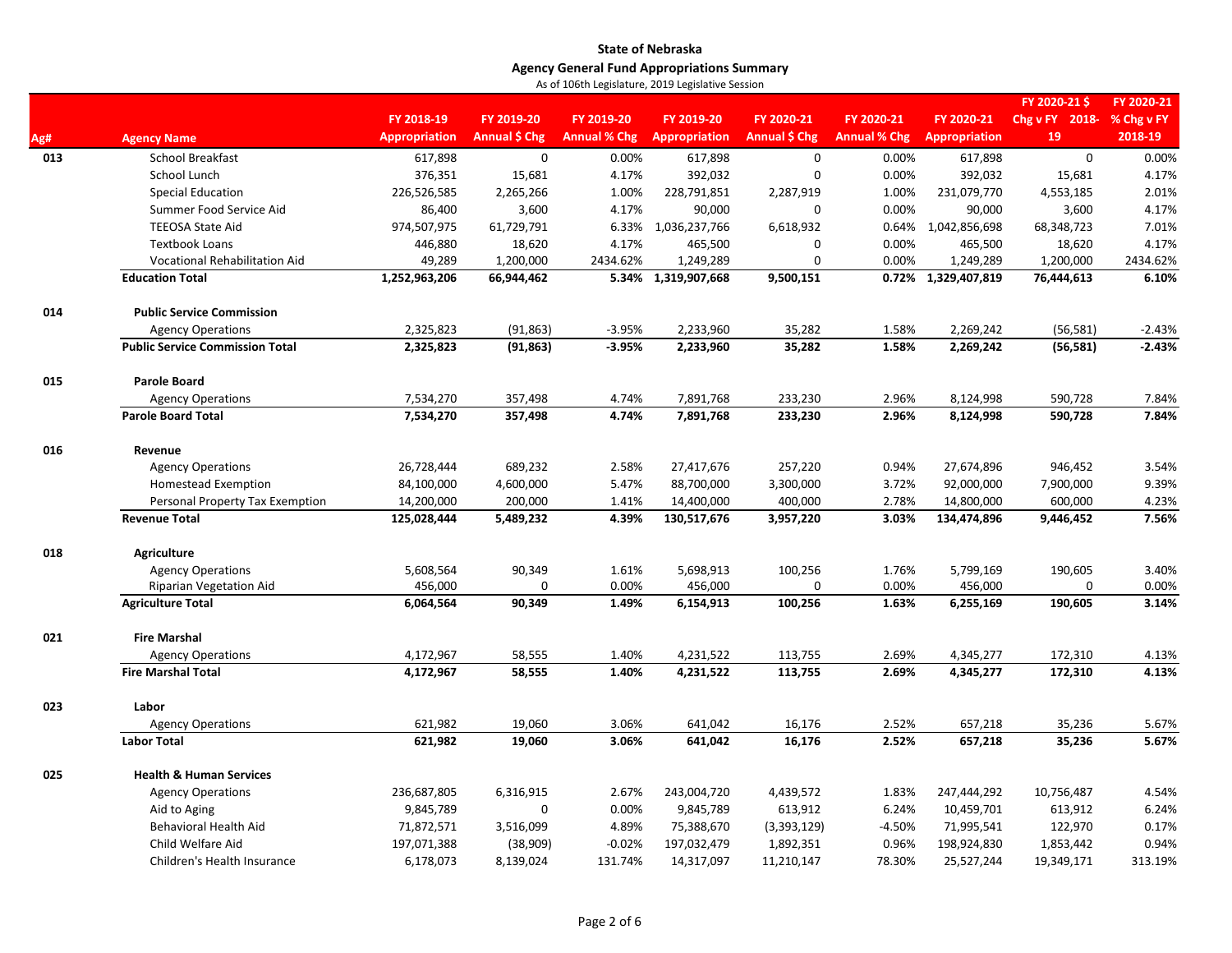|     |                                            |                      |               |                     |                      |               |                     |                      | FY 2020-21\$                                                                                                                                                                                                                                            | FY 2020-21 |
|-----|--------------------------------------------|----------------------|---------------|---------------------|----------------------|---------------|---------------------|----------------------|---------------------------------------------------------------------------------------------------------------------------------------------------------------------------------------------------------------------------------------------------------|------------|
|     |                                            | FY 2018-19           | FY 2019-20    | FY 2019-20          | FY 2019-20           | FY 2020-21    | FY 2020-21          | FY 2020-21           | Chg v FY 2018-                                                                                                                                                                                                                                          | % Chg v FY |
| Ag# | <b>Agency Name</b>                         | <b>Appropriation</b> | Annual \$ Chg | <b>Annual % Chg</b> | <b>Appropriation</b> | Annual \$ Chg | <b>Annual % Chg</b> | <b>Appropriation</b> | 19                                                                                                                                                                                                                                                      | 2018-19    |
| 025 | Developmental Disabilities Aid             | 150,279,443          | 601,460       | 0.40%               | 150,880,903          | (5,987,499)   | $-3.97%$            | 144,893,404          | (5,386,039)                                                                                                                                                                                                                                             | $-3.58%$   |
|     | <b>Health Aid</b>                          | 6,151,907            | (37,500)      | $-0.61%$            | 6,114,407            | $\mathbf 0$   | 0.00%               | 6,114,407            | (37,500)                                                                                                                                                                                                                                                | $-0.61%$   |
|     | Medicaid                                   | 849,628,184          | 10,675,947    | 1.26%               | 860,304,131          | 56,840,005    | 6.61%               | 917,144,136          | 67,515,952                                                                                                                                                                                                                                              | 7.95%      |
|     | <b>Medical Student Assistance</b>          | 680,723              | 0             | 0.00%               | 680,723              | $\Omega$      | 0.00%               | 680,723              | 0                                                                                                                                                                                                                                                       | 0.00%      |
|     | <b>Public Assistance</b>                   | 94,994,043           | (3,384,715)   | $-3.56%$            | 91,609,328           | (853,071)     | $-0.93%$            | 90,756,257           | (4, 237, 786)                                                                                                                                                                                                                                           | $-4.46%$   |
|     | Public Health Aid                          | 5,783,060            | 0             | 0.00%               | 5,783,060            | $\mathbf 0$   | 0.00%               | 5,783,060            | $\mathbf 0$                                                                                                                                                                                                                                             | 0.00%      |
|     | <b>Health &amp; Human Services Total</b>   | 1,629,172,986        | 25,788,321    | 1.58%               | 1,654,961,307        | 64,762,288    |                     | 3.91% 1,719,723,595  | 90,550,609                                                                                                                                                                                                                                              | 5.56%      |
| 027 | Transportation                             |                      |               |                     |                      |               |                     |                      |                                                                                                                                                                                                                                                         |            |
|     | <b>Agency Operations</b>                   | $\mathbf 0$          | 100,000       | N/A                 | 100,000              | (100,000)     | $-100.00\%$         | 0                    | 0<br>$\mathbf{0}$<br>$\mathbf{0}$<br>1,280,785<br>1,280,785<br>407,629<br>$\mathbf 0$<br>(3,014,712)<br>$\mathbf 0$<br>(2,607,083)<br>257,474<br>$\Omega$<br>5,000,000<br>5,257,474<br>30,042<br>30,042<br>453,628<br>$\mathbf 0$<br>453,628<br>101,979 | N/A        |
|     | <b>Transportation Total</b>                | $\mathbf{0}$         | 100,000       | N/A                 | 100,000              | (100,000)     | $-100.00%$          |                      |                                                                                                                                                                                                                                                         | N/A        |
| 028 | <b>Veterans Affairs</b>                    |                      |               |                     |                      |               |                     |                      |                                                                                                                                                                                                                                                         |            |
|     | <b>Agency Operations</b>                   | 25,901,529           | 680,650       | 2.63%               | 26,582,179           | 600,135       | 2.26%               | 27,182,314           |                                                                                                                                                                                                                                                         | 4.94%      |
|     | <b>Veterans Affairs Total</b>              | 25,901,529           | 680,650       | 2.63%               | 26,582,179           | 600,135       | 2.26%               | 27,182,314           |                                                                                                                                                                                                                                                         | 4.94%      |
| 029 | <b>Natural Resources</b>                   |                      |               |                     |                      |               |                     |                      |                                                                                                                                                                                                                                                         |            |
|     | <b>Agency Operations</b>                   | 10,169,740           | 218,424       | 2.15%               | 10,388,164           | 189,205       | 1.82%               | 10,577,369           |                                                                                                                                                                                                                                                         | 4.01%      |
|     | Natural Res. Develop Fund                  | 3,014,712            | (3,014,712)   | $-100.00\%$         | $\mathbf 0$          | $\mathbf 0$   | N/A                 |                      |                                                                                                                                                                                                                                                         | $-100.00%$ |
|     | Water & Soil Conservation                  | 1,806,112            | 0             | 0.00%               | 1,806,112            | $\mathbf 0$   | 0.00%               | 1,806,112            |                                                                                                                                                                                                                                                         | 0.00%      |
|     | <b>Natural Resources Total</b>             | 14,990,564           | (2,796,288)   | $-18.65%$           | 12,194,276           | 189,205       | 1.55%               | 12,383,481           |                                                                                                                                                                                                                                                         | $-17.39%$  |
| 031 | <b>Military Department</b>                 |                      |               |                     |                      |               |                     |                      |                                                                                                                                                                                                                                                         |            |
|     | <b>Agency Operations</b>                   | 4,292,338            | 201,186       | 4.69%               | 4,493,524            | 56,288        | 1.25%               | 4,549,812            |                                                                                                                                                                                                                                                         | 6.00%      |
|     | <b>Military Tuition Assistance</b>         | 584,424              | 0             | 0.00%               | 584,424              | $\mathbf 0$   | 0.00%               | 584,424              |                                                                                                                                                                                                                                                         | 0.00%      |
|     | Governor's Emergency Aid                   | $\mathbf 0$          | 6,000,000     | N/A                 | 6,000,000            | (1,000,000)   | $-16.67%$           | 5,000,000            |                                                                                                                                                                                                                                                         | N/A        |
|     | <b>Military Department Total</b>           | 4,876,762            | 6,201,186     | 127.16%             | 11,077,948           | (943, 712)    | $-8.52%$            | 10,134,236           |                                                                                                                                                                                                                                                         | 107.81%    |
| 032 | <b>Educational Lands &amp; Funds</b>       |                      |               |                     |                      |               |                     |                      |                                                                                                                                                                                                                                                         |            |
|     | <b>Agency Operations</b>                   | 345,999              | 22,004        | 6.36%               | 368,003              | 8,038         | 2.18%               | 376,041              |                                                                                                                                                                                                                                                         | 8.68%      |
|     | <b>Educational Lands &amp; Funds Total</b> | 345,999              | 22,004        | 6.36%               | 368,003              | 8,038         | 2.18%               | 376,041              |                                                                                                                                                                                                                                                         | 8.68%      |
| 033 | <b>Game and Parks Commission</b>           |                      |               |                     |                      |               |                     |                      |                                                                                                                                                                                                                                                         |            |
|     | <b>Agency Operations</b>                   | 11,410,487           | 263,553       | 2.31%               | 11,674,040           | 190,075       | 1.63%               | 11,864,115           |                                                                                                                                                                                                                                                         | 3.98%      |
|     | Niobrara Council                           | 42,011               | $\pmb{0}$     | 0.00%               | 42,011               | $\mathbf 0$   | 0.00%               | 42,011               |                                                                                                                                                                                                                                                         | 0.00%      |
|     | <b>Game and Parks Commission Total</b>     | 11,452,498           | 263,553       | 2.30%               | 11,716,051           | 190,075       | 1.62%               | 11,906,126           |                                                                                                                                                                                                                                                         | 3.96%      |
| 034 | <b>Library Commission</b>                  |                      |               |                     |                      |               |                     |                      |                                                                                                                                                                                                                                                         |            |
|     | <b>Agency Operations</b>                   | 2,566,631            | 56,605        | 2.21%               | 2,623,236            | 45,374        | 1.73%               | 2,668,610            |                                                                                                                                                                                                                                                         | 3.97%      |
|     | Library Development                        | 1,243,282            | 19,087        | 1.54%               | 1,262,369            | 19,468        | 1.54%               | 1,281,837            | 38,555                                                                                                                                                                                                                                                  | 3.10%      |
|     | <b>Library Commission Total</b>            | 3,809,913            | 75,692        | 1.99%               | 3,885,605            | 64,842        | 1.67%               | 3,950,447            | 140,534                                                                                                                                                                                                                                                 | 3.69%      |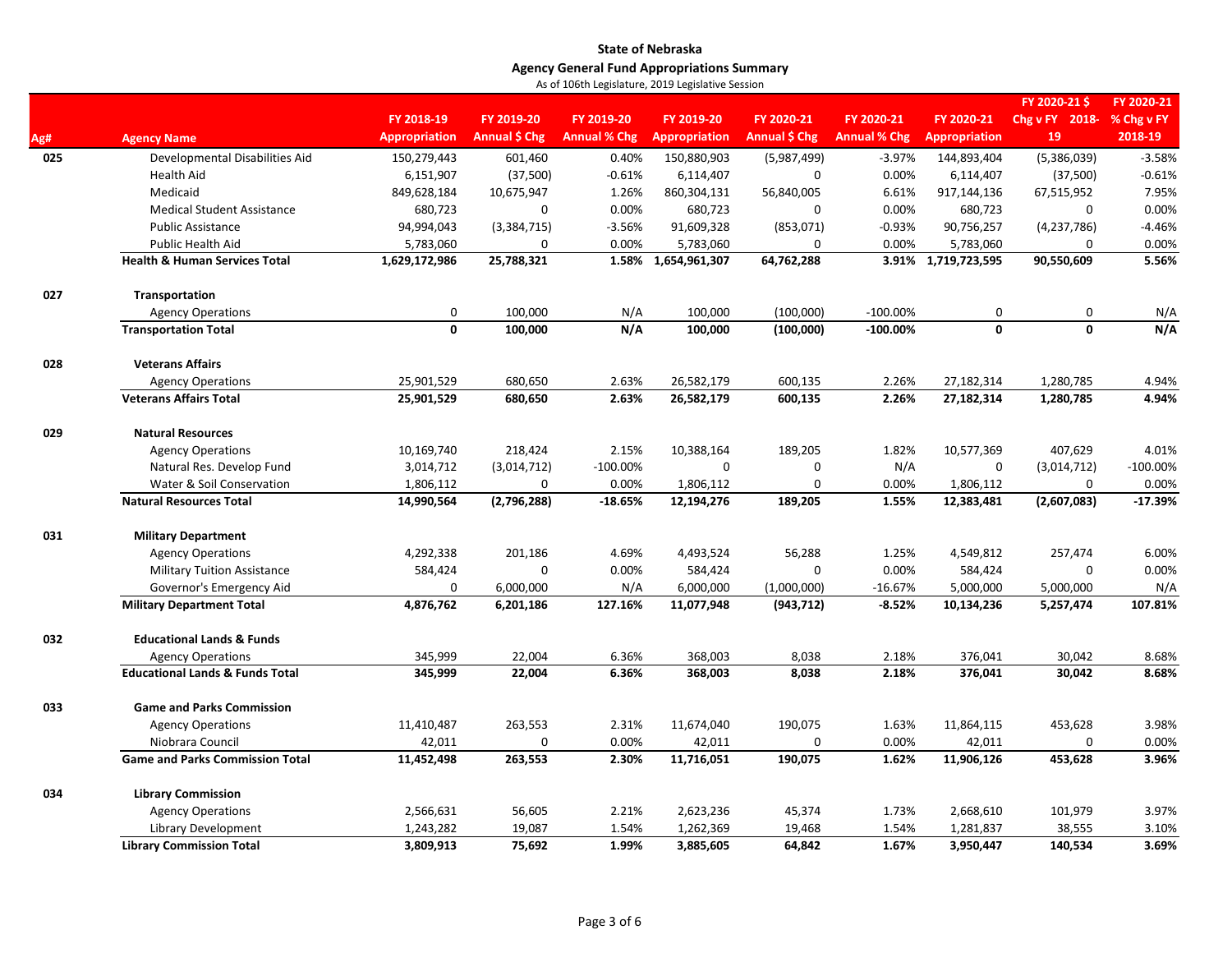|     |                                                   |                      |               |                     |                      |               |                     |               | FY 2020-21\$   | FY 2020-21 |
|-----|---------------------------------------------------|----------------------|---------------|---------------------|----------------------|---------------|---------------------|---------------|----------------|------------|
|     |                                                   | FY 2018-19           | FY 2019-20    | FY 2019-20          | FY 2019-20           | FY 2020-21    | FY 2020-21          | FY 2020-21    | Chg v FY 2018- | % Chg v FY |
| Ag# | <b>Agency Name</b>                                | <b>Appropriation</b> | Annual \$ Chg | <b>Annual % Chg</b> | <b>Appropriation</b> | Annual \$ Chg | <b>Annual % Chg</b> | Appropriation | 19             | 2018-19    |
| 035 | <b>Liquor Control Commission</b>                  |                      |               |                     |                      |               |                     |               |                |            |
|     | <b>Agency Operations</b>                          | 1,273,897            | 59,370        | 4.66%               | 1,333,267            | 62,242        | 4.67%               | 1,395,509     | 121,612        | 9.55%      |
|     | <b>Liquor Control Commission Total</b>            | 1,273,897            | 59,370        | 4.66%               | 1,333,267            | 62,242        | 4.67%               | 1,395,509     | 121,612        | 9.55%      |
| 036 | <b>State Racing Commission</b>                    |                      |               |                     |                      |               |                     |               |                |            |
|     | <b>Agency Operations</b>                          | 0                    | 60,000        | N/A                 | 60,000               | (60,000)      | $-100.00\%$         | 0             | 0              | N/A        |
|     | <b>State Racing Commission Total</b>              | $\mathbf 0$          | 60,000        | N/A                 | 60,000               | (60,000)      | $-100.00\%$         | $\mathbf{0}$  | 0              | N/A        |
| 046 | <b>Correctional Services</b>                      |                      |               |                     |                      |               |                     |               |                |            |
|     | <b>Agency Operations</b>                          | 211,920,240          | 7,931,460     | 3.74%               | 219,851,700          | 8,076,294     | 3.67%               | 227,927,994   | 16,007,754     | 7.55%      |
|     | Vocational and Life Skills Aid                    | 3,500,000            | $\Omega$      | 0.00%               | 3,500,000            | 0             | 0.00%               | 3,500,000     | $\Omega$       | 0.00%      |
|     | <b>Correctional Services Total</b>                | 215,420,240          | 7,931,460     | 3.68%               | 223,351,700          | 8,076,294     | 3.62%               | 231,427,994   | 16,007,754     | 7.43%      |
| 047 | <b>Educational Telecommunications Comm.</b>       |                      |               |                     |                      |               |                     |               |                |            |
|     | <b>Agency Operations</b>                          | 9,967,401            | 196,050       | 1.97%               | 10,163,451           | 174,876       | 1.72%               | 10,338,327    | 370,926        | 3.72%      |
|     | <b>Capital Construction</b>                       | $\mathbf 0$          | 135,000       | N/A                 | 135,000              | (107,000)     | -79.26%             | 28,000        | 28,000         | N/A        |
|     | <b>Educational Telecommunications Comm. Total</b> | 9,967,401            | 331,050       | 3.32%               | 10,298,451           | 67,876        | 0.66%               | 10,366,327    | 398,926        | 4.00%      |
| 048 | <b>Postsecondary Coordinating Comm.</b>           |                      |               |                     |                      |               |                     |               |                |            |
|     | <b>Access College Early Program</b>               | 945,600              | 154,400       | 16.33%              | 1,100,000            | 0             | 0.00%               | 1,100,000     | 154,400        | 16.33%     |
|     | <b>Agency Operations</b>                          | 1,280,270            | 52,029        | 4.06%               | 1,332,299            | 25,660        | 1.93%               | 1,357,959     | 77,689         | 6.07%      |
|     | Nebraska Opportunity Grant Prog.                  | 6,593,430            | $\Omega$      | 0.00%               | 6,593,430            | 0             | 0.00%               | 6,593,430     | $\Omega$       | 0.00%      |
|     | <b>Postsecondary Coordinating Comm. Total</b>     | 8,819,300            | 206,429       | 2.34%               | 9,025,729            | 25,660        | 0.28%               | 9,051,389     | 232,089        | 2.63%      |
| 050 | <b>State Colleges</b>                             |                      |               |                     |                      |               |                     |               |                |            |
|     | <b>Agency Operations</b>                          | 51,620,804           | 1,928,142     | 3.74%               | 53,548,946           | 1,978,411     | 3.69%               | 55,527,357    | 3,906,553      | 7.57%      |
|     | <b>Capital Construction</b>                       | 3,341,000            | 0             | 0.00%               | 3,341,000            | 0             | 0.00%               | 3,341,000     | 0              | 0.00%      |
|     | <b>State Colleges Total</b>                       | 54,961,804           | 1,928,142     | 3.51%               | 56,889,946           | 1,978,411     | 3.48%               | 58,868,357    | 3,906,553      | 7.11%      |
| 051 | <b>University of Nebraska</b>                     |                      |               |                     |                      |               |                     |               |                |            |
|     | <b>Agency Operations</b>                          | 574,745,874          | 17,358,680    | 3.02%               | 592,104,554          | 21,831,079    | 3.69%               | 613,935,633   | 39,189,759     | 6.82%      |
|     | Capital Construction                              | 18,398,000           | 0             | 0.00%               | 18,398,000           | (2,367,400)   | $-12.87%$           | 16,030,600    | (2,367,400)    | $-12.87%$  |
|     | University of Nebraska Total                      | 593,143,874          | 17,358,680    | 2.93%               | 610,502,554          | 19,463,679    | 3.19%               | 629,966,233   | 36,822,359     | 6.21%      |
| 054 | <b>Historical Society</b>                         |                      |               |                     |                      |               |                     |               |                |            |
|     | <b>Agency Operations</b>                          | 4,312,111            | 153,670       | 3.56%               | 4,465,781            | 70,582        | 1.58%               | 4,536,363     | 224,252        | 5.20%      |
|     | <b>Historical Society Total</b>                   | 4,312,111            | 153,670       | 3.56%               | 4,465,781            | 70,582        | 1.58%               | 4,536,363     | 224,252        | 5.20%      |
| 064 | <b>State Patrol</b>                               |                      |               |                     |                      |               |                     |               |                |            |
|     | <b>Agency Operations</b>                          | 60,309,294           | 2,562,335     | 4.25%               | 62,871,629           | 1,326,394     | 2.11%               | 64,198,023    | 3,888,729      | 6.45%      |
|     | <b>State Patrol Total</b>                         | 60,309,294           | 2,562,335     | 4.25%               | 62,871,629           | 1,326,394     | 2.11%               | 64,198,023    | 3,888,729      | 6.45%      |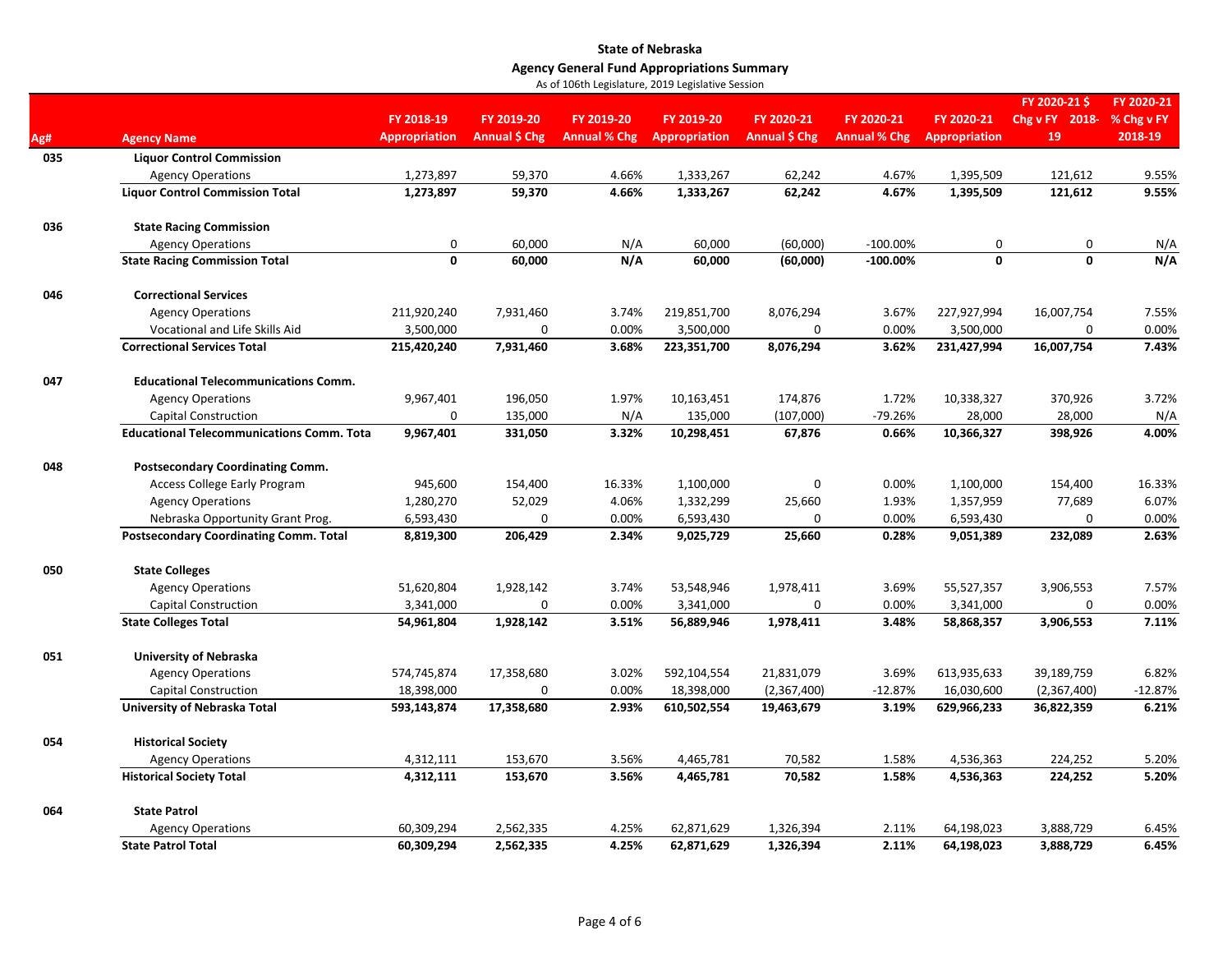|     |                                           |                      |               |                     |                      |                                                                                                                                                                                                                                                                                                                                                                                                                                                                                                                                                                                                                                                                                                                                                                                                                                                                                                                                                                                                                                                                                                                                                     |            |                      | FY 2020-21\$   | FY 2020-21 |
|-----|-------------------------------------------|----------------------|---------------|---------------------|----------------------|-----------------------------------------------------------------------------------------------------------------------------------------------------------------------------------------------------------------------------------------------------------------------------------------------------------------------------------------------------------------------------------------------------------------------------------------------------------------------------------------------------------------------------------------------------------------------------------------------------------------------------------------------------------------------------------------------------------------------------------------------------------------------------------------------------------------------------------------------------------------------------------------------------------------------------------------------------------------------------------------------------------------------------------------------------------------------------------------------------------------------------------------------------|------------|----------------------|----------------|------------|
|     |                                           | FY 2018-19           | FY 2019-20    | FY 2019-20          |                      | FY 2020-21                                                                                                                                                                                                                                                                                                                                                                                                                                                                                                                                                                                                                                                                                                                                                                                                                                                                                                                                                                                                                                                                                                                                          | FY 2020-21 |                      | Chg v FY 2018- | % Chg v FY |
| Ag# | <b>Agency Name</b>                        | <b>Appropriation</b> | Annual \$ Chg | <b>Annual % Chg</b> | <b>Appropriation</b> |                                                                                                                                                                                                                                                                                                                                                                                                                                                                                                                                                                                                                                                                                                                                                                                                                                                                                                                                                                                                                                                                                                                                                     |            | <b>Appropriation</b> | 19             | 2018-19    |
| 065 | <b>Administrative Services</b>            |                      |               |                     |                      |                                                                                                                                                                                                                                                                                                                                                                                                                                                                                                                                                                                                                                                                                                                                                                                                                                                                                                                                                                                                                                                                                                                                                     |            |                      |                |            |
|     | <b>Agency Operations</b>                  | 8,551,907            | 350,800       | 4.10%               |                      |                                                                                                                                                                                                                                                                                                                                                                                                                                                                                                                                                                                                                                                                                                                                                                                                                                                                                                                                                                                                                                                                                                                                                     | $-1.46%$   | 8,772,731            | 220,824        | 2.58%      |
|     | <b>Capital Construction</b>               | 0                    | 16,391,811    | N/A                 |                      | FY 2019-20<br>FY 2020-21<br><b>Annual \$ Chg</b><br><b>Annual % Chg</b><br>8,902,707<br>(129, 976)<br>16,391,811<br>(8,301,950)<br>$-50.65%$<br>8,089,861<br>$-33.33%$<br>25,294,518<br>(8,431,926)<br>16,862,592<br>25,893<br>1,287,346<br>1,261,453<br>2.05%<br>2.05%<br>1,261,453<br>25,893<br>1,287,346<br>256,904<br>5,842<br>2.27%<br>262,746<br>256,904<br>5,842<br>2.27%<br>262,746<br>603,506<br>15,511<br>2.57%<br>619,017<br>905,346<br>0<br>0.00%<br>905,346<br>1,508,852<br>15,511<br>1.03%<br>1,524,363<br>1,941,852<br>39,348<br>2.03%<br>1,981,200<br>2.03%<br>1,941,852<br>39,348<br>1,981,200<br>4,928,918<br>4,844,761<br>84,157<br>1.74%<br>5,770,352<br>$\mathbf 0$<br>0.00%<br>5,770,352<br>670,000<br>(200,000)<br>$-29.85%$<br>470,000<br>250,000<br>250,000<br>0<br>0.00%<br>11,535,113<br>(115, 843)<br>$-1.00%$<br>11,419,270<br>236,225<br>4,936<br>2.09%<br>241,161<br>236,225<br>4,936<br>2.09%<br>241,161<br>298,176<br>11,142<br>3.74%<br>309,318<br>298,176<br>3.74%<br>309,318<br>11,142<br>92,478<br>5,010,824<br>1.85%<br>5,103,302<br>480,000<br>0.00%<br>480,000<br>0<br>6,048,000<br>0<br>0.00%<br>6,048,000 | 8,089,861  | N/A                  |                |            |
|     | <b>Administrative Services Total</b>      | 8,551,907            | 16,742,611    | 195.78%             |                      |                                                                                                                                                                                                                                                                                                                                                                                                                                                                                                                                                                                                                                                                                                                                                                                                                                                                                                                                                                                                                                                                                                                                                     |            |                      | 8,310,685      | 97.18%     |
| 067 | <b>Equal Opportunity Comm.</b>            |                      |               |                     |                      |                                                                                                                                                                                                                                                                                                                                                                                                                                                                                                                                                                                                                                                                                                                                                                                                                                                                                                                                                                                                                                                                                                                                                     |            |                      |                |            |
|     | <b>Agency Operations</b>                  | 1,260,357            | 1,096         | 0.09%               |                      |                                                                                                                                                                                                                                                                                                                                                                                                                                                                                                                                                                                                                                                                                                                                                                                                                                                                                                                                                                                                                                                                                                                                                     |            |                      | 26,989         | 2.14%      |
|     | <b>Equal Opportunity Comm. Total</b>      | 1,260,357            | 1,096         | 0.09%               |                      |                                                                                                                                                                                                                                                                                                                                                                                                                                                                                                                                                                                                                                                                                                                                                                                                                                                                                                                                                                                                                                                                                                                                                     |            |                      | 26,989         | 2.14%      |
| 068 | Latino-American Comm.                     |                      |               |                     |                      |                                                                                                                                                                                                                                                                                                                                                                                                                                                                                                                                                                                                                                                                                                                                                                                                                                                                                                                                                                                                                                                                                                                                                     |            |                      |                |            |
|     | <b>Agency Operations</b>                  | 211,023              | 45,881        | 21.74%              |                      |                                                                                                                                                                                                                                                                                                                                                                                                                                                                                                                                                                                                                                                                                                                                                                                                                                                                                                                                                                                                                                                                                                                                                     |            |                      | 51,723         | 24.51%     |
|     | Latino-American Comm. Total               | 211,023              | 45,881        | 21.74%              |                      |                                                                                                                                                                                                                                                                                                                                                                                                                                                                                                                                                                                                                                                                                                                                                                                                                                                                                                                                                                                                                                                                                                                                                     |            |                      | 51,723         | 24.51%     |
| 069 | <b>Arts Council</b>                       |                      |               |                     |                      |                                                                                                                                                                                                                                                                                                                                                                                                                                                                                                                                                                                                                                                                                                                                                                                                                                                                                                                                                                                                                                                                                                                                                     |            |                      |                |            |
|     | <b>Agency Operations</b>                  | 578,240              | 25,266        | 4.37%               |                      |                                                                                                                                                                                                                                                                                                                                                                                                                                                                                                                                                                                                                                                                                                                                                                                                                                                                                                                                                                                                                                                                                                                                                     |            |                      | 40,777         | 7.05%      |
|     | Aid to the Arts                           | 905,346              | 0             | 0.00%               |                      |                                                                                                                                                                                                                                                                                                                                                                                                                                                                                                                                                                                                                                                                                                                                                                                                                                                                                                                                                                                                                                                                                                                                                     |            |                      | $\mathbf 0$    | 0.00%      |
|     | <b>Arts Council Total</b>                 | 1,483,586            | 25,266        | 1.70%               |                      |                                                                                                                                                                                                                                                                                                                                                                                                                                                                                                                                                                                                                                                                                                                                                                                                                                                                                                                                                                                                                                                                                                                                                     |            |                      | 40,777         | 2.75%      |
| 070 | <b>Foster Care Review</b>                 |                      |               |                     |                      |                                                                                                                                                                                                                                                                                                                                                                                                                                                                                                                                                                                                                                                                                                                                                                                                                                                                                                                                                                                                                                                                                                                                                     |            |                      |                |            |
|     | <b>Agency Operations</b>                  | 2,081,930            | (140,078)     | $-6.73%$            |                      |                                                                                                                                                                                                                                                                                                                                                                                                                                                                                                                                                                                                                                                                                                                                                                                                                                                                                                                                                                                                                                                                                                                                                     |            |                      | (100, 730)     | $-4.84%$   |
|     | <b>Foster Care Review Total</b>           | 2,081,930            | (140,078)     | $-6.73%$            |                      |                                                                                                                                                                                                                                                                                                                                                                                                                                                                                                                                                                                                                                                                                                                                                                                                                                                                                                                                                                                                                                                                                                                                                     |            |                      | (100, 730)     | $-4.84%$   |
| 072 | <b>Economic Development</b>               |                      |               |                     |                      |                                                                                                                                                                                                                                                                                                                                                                                                                                                                                                                                                                                                                                                                                                                                                                                                                                                                                                                                                                                                                                                                                                                                                     |            |                      |                |            |
|     | <b>Agency Operations</b>                  | 4,850,408            | (5,647)       | $-0.12%$            |                      |                                                                                                                                                                                                                                                                                                                                                                                                                                                                                                                                                                                                                                                                                                                                                                                                                                                                                                                                                                                                                                                                                                                                                     |            |                      | 78,510         | 1.62%      |
|     | <b>Business Innovation Act</b>            | 5,770,352            | $\mathbf 0$   | 0.00%               |                      |                                                                                                                                                                                                                                                                                                                                                                                                                                                                                                                                                                                                                                                                                                                                                                                                                                                                                                                                                                                                                                                                                                                                                     |            |                      | 0              | 0.00%      |
|     | Development District Aid                  | 470,000              | 200,000       | 42.55%              |                      |                                                                                                                                                                                                                                                                                                                                                                                                                                                                                                                                                                                                                                                                                                                                                                                                                                                                                                                                                                                                                                                                                                                                                     |            |                      | $\Omega$       | 0.00%      |
|     | Youth Talent Initiative                   | 250,000              | 0             | 0.00%               |                      |                                                                                                                                                                                                                                                                                                                                                                                                                                                                                                                                                                                                                                                                                                                                                                                                                                                                                                                                                                                                                                                                                                                                                     |            |                      | 0              | 0.00%      |
|     | <b>Economic Development Total</b>         | 11,340,760           | 194,353       | 1.71%               |                      |                                                                                                                                                                                                                                                                                                                                                                                                                                                                                                                                                                                                                                                                                                                                                                                                                                                                                                                                                                                                                                                                                                                                                     |            |                      | 78,510         | 0.69%      |
| 076 | <b>Indian Affairs</b>                     |                      |               |                     |                      |                                                                                                                                                                                                                                                                                                                                                                                                                                                                                                                                                                                                                                                                                                                                                                                                                                                                                                                                                                                                                                                                                                                                                     |            |                      |                |            |
|     | <b>Agency Operations</b>                  | 230,128              | 6,097         | 2.65%               |                      |                                                                                                                                                                                                                                                                                                                                                                                                                                                                                                                                                                                                                                                                                                                                                                                                                                                                                                                                                                                                                                                                                                                                                     |            |                      | 11,033         | 4.79%      |
|     | <b>Indian Affairs Total</b>               | 230,128              | 6,097         | 2.65%               |                      |                                                                                                                                                                                                                                                                                                                                                                                                                                                                                                                                                                                                                                                                                                                                                                                                                                                                                                                                                                                                                                                                                                                                                     |            |                      | 11,033         | 4.79%      |
| 077 | <b>Industrial Relations</b>               |                      |               |                     |                      |                                                                                                                                                                                                                                                                                                                                                                                                                                                                                                                                                                                                                                                                                                                                                                                                                                                                                                                                                                                                                                                                                                                                                     |            |                      |                |            |
|     | <b>Agency Operations</b>                  | 320,917              | (22, 741)     | $-7.09%$            |                      |                                                                                                                                                                                                                                                                                                                                                                                                                                                                                                                                                                                                                                                                                                                                                                                                                                                                                                                                                                                                                                                                                                                                                     |            |                      | (11, 599)      | $-3.61%$   |
|     | <b>Industrial Relations Total</b>         | 320,917              | (22, 741)     | $-7.09%$            |                      |                                                                                                                                                                                                                                                                                                                                                                                                                                                                                                                                                                                                                                                                                                                                                                                                                                                                                                                                                                                                                                                                                                                                                     |            |                      | (11,599)       | $-3.61%$   |
| 078 | <b>Crime Commission</b>                   |                      |               |                     |                      |                                                                                                                                                                                                                                                                                                                                                                                                                                                                                                                                                                                                                                                                                                                                                                                                                                                                                                                                                                                                                                                                                                                                                     |            |                      |                |            |
|     | <b>Agency Operations</b>                  | 4,621,432            | 389,392       | 8.43%               |                      |                                                                                                                                                                                                                                                                                                                                                                                                                                                                                                                                                                                                                                                                                                                                                                                                                                                                                                                                                                                                                                                                                                                                                     |            |                      | 481,870        | 10.43%     |
|     | <b>County Justice Reinvestment Grants</b> | 480,000              | 0             | 0.00%               |                      |                                                                                                                                                                                                                                                                                                                                                                                                                                                                                                                                                                                                                                                                                                                                                                                                                                                                                                                                                                                                                                                                                                                                                     |            |                      | 0              | 0.00%      |
|     | County Juvenile Services Aid              | 6,048,000            | 0             | 0.00%               |                      |                                                                                                                                                                                                                                                                                                                                                                                                                                                                                                                                                                                                                                                                                                                                                                                                                                                                                                                                                                                                                                                                                                                                                     |            |                      | 0              | 0.00%      |
|     | Crime Stoppers                            | 12,919               | 0             | 0.00%               | 12,919               | $\mathbf 0$                                                                                                                                                                                                                                                                                                                                                                                                                                                                                                                                                                                                                                                                                                                                                                                                                                                                                                                                                                                                                                                                                                                                         | 0.00%      | 12,919               | 0              | 0.00%      |
|     | Crime Victims' Reparations                | 19,200               | 0             | 0.00%               | 19,200               | 0                                                                                                                                                                                                                                                                                                                                                                                                                                                                                                                                                                                                                                                                                                                                                                                                                                                                                                                                                                                                                                                                                                                                                   | 0.00%      | 19,200               | $\Omega$       | 0.00%      |
|     | Juvenile Services Aid                     | 564,300              | 0             | 0.00%               | 564,300              | 0                                                                                                                                                                                                                                                                                                                                                                                                                                                                                                                                                                                                                                                                                                                                                                                                                                                                                                                                                                                                                                                                                                                                                   | 0.00%      | 564,300              | 0              | 0.00%      |